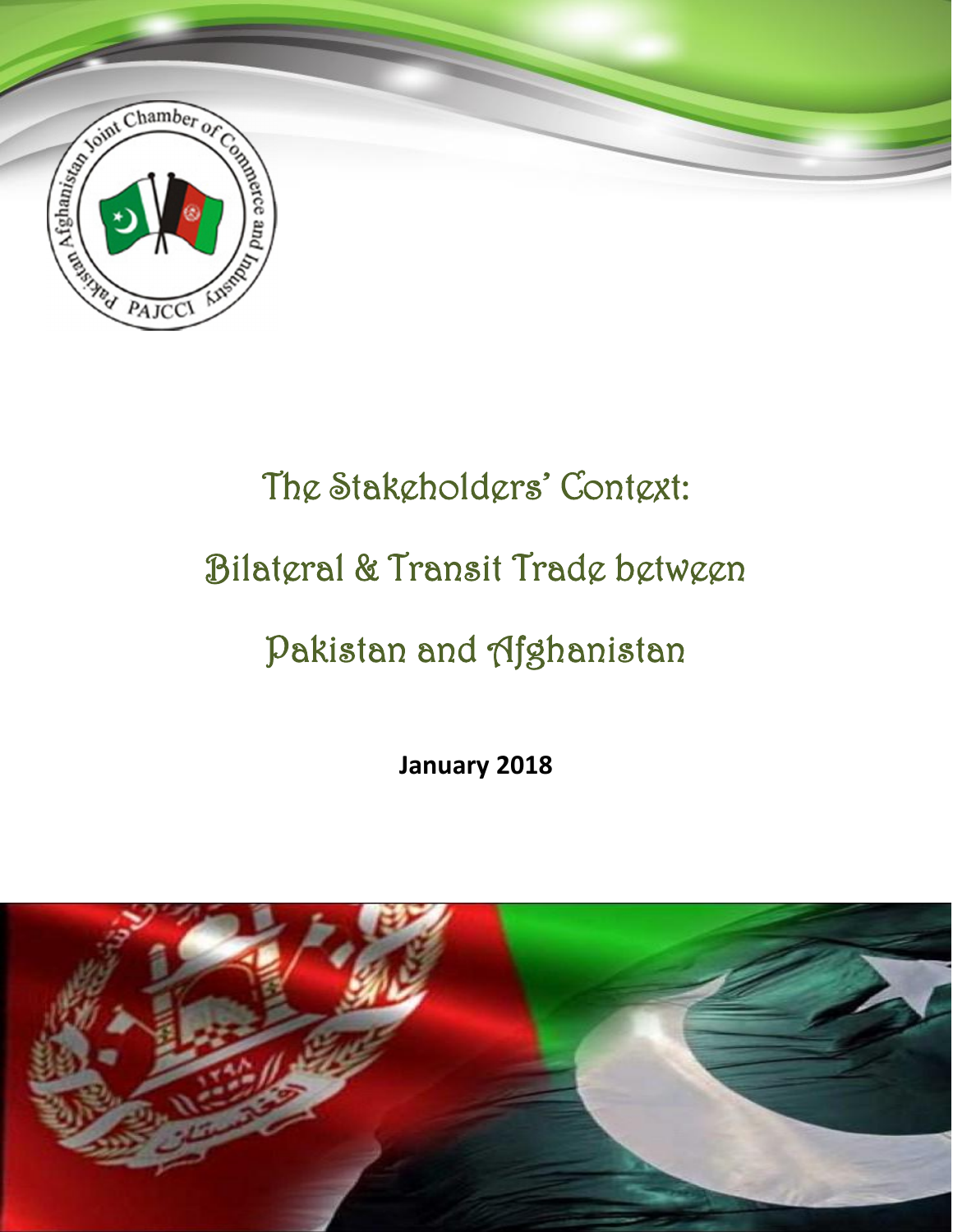

### **Table of Contents**

|    | 1.  |                                                                             |  |  |  |  |
|----|-----|-----------------------------------------------------------------------------|--|--|--|--|
| 2. |     |                                                                             |  |  |  |  |
|    | 2.1 |                                                                             |  |  |  |  |
|    | 2.2 |                                                                             |  |  |  |  |
| 3. |     | Comparative Analysis: Trade of Afghanistan with Pakistan, India Iran  4     |  |  |  |  |
|    | 3.1 |                                                                             |  |  |  |  |
|    | 3.2 |                                                                             |  |  |  |  |
|    | 3.3 | The reasons of declining Bilateral Trade between Pakistan and Afghanistan 5 |  |  |  |  |
| 4. |     |                                                                             |  |  |  |  |
|    | 4.1 |                                                                             |  |  |  |  |
|    | 4.2 |                                                                             |  |  |  |  |
|    | 4.3 |                                                                             |  |  |  |  |
|    | 4.4 |                                                                             |  |  |  |  |

#### **List of Tables**

| Table 1 | Trade of Pakistan with Afghanistan                 | 3              |
|---------|----------------------------------------------------|----------------|
| Table 2 | Semi-Annual comparisons of bilateral trade         | 4              |
| Table 3 | Exports of Afghanistan to Pakistan, India & Iran   | 4              |
| Table 4 | Imports of Afghanistan from Pakistan, India & Iran | $\overline{4}$ |
| Table 5 | Transit Trade of Afghanistan via Pakistan          | 6              |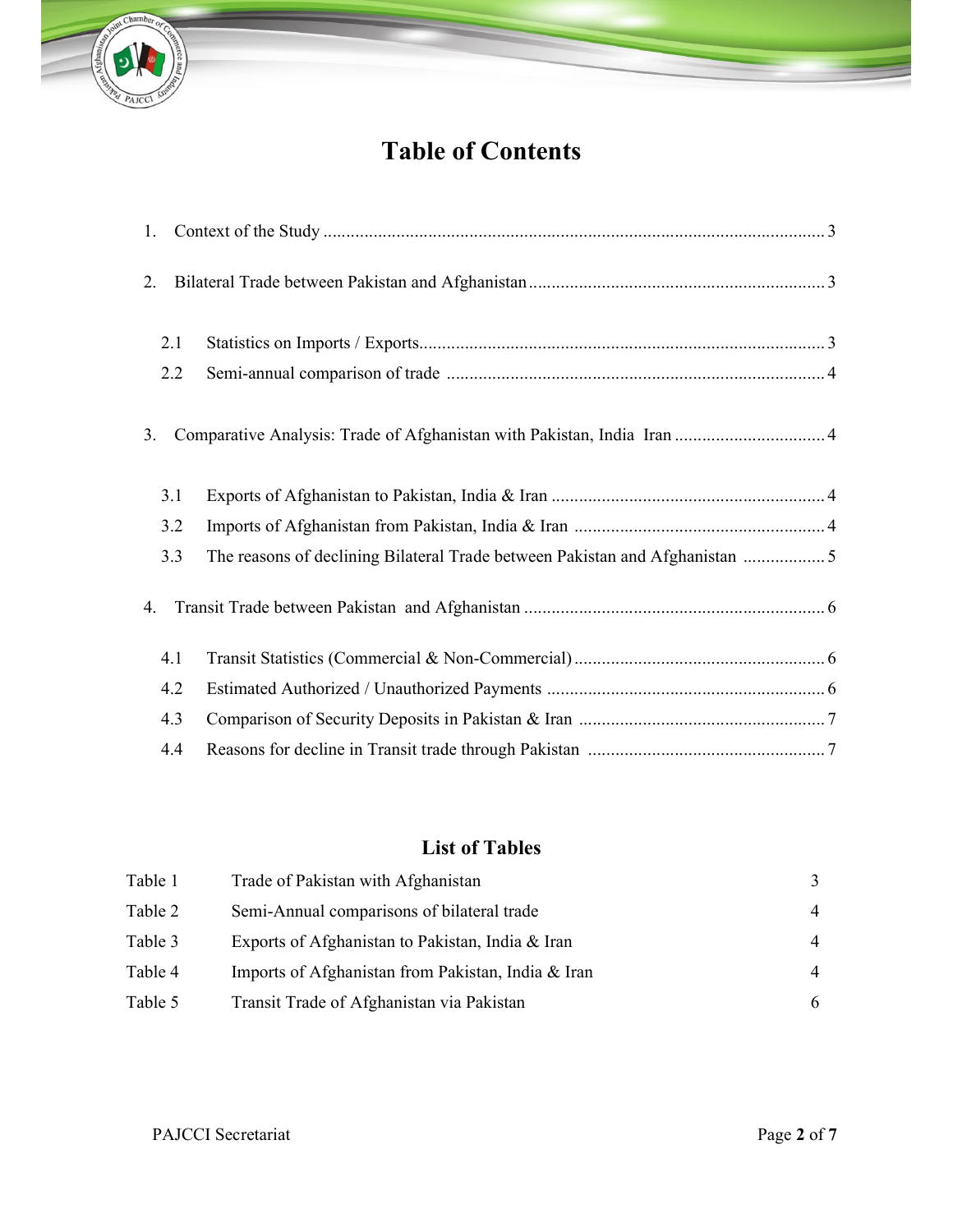

#### **1. Context of the Study**

The aim of this periodic report is to update stakeholders on volume of bilateral and transit trade and recent trade trends between Pakistan and Afghanistan. The data has been acquired from different, authentic sources utilizing variable reporting methodologies.

#### **2. Bilateral Trade between Pakistan and Afghanistan**

#### **2.1 Statistics on Imports / Exports – Source: Ministry of Commerce (MoC)**

Keeping trade balances in view, the highest was attained in 2010-11, since then exports of Pakistan have declined by approximately 45% as reported in fiscal year 2016-17. From a slight increase in 2014-15, again the decline has mainly been attributed to the frequent closure of Pak-Afghan border due to security concerns, favorable conditions for India and Iran due to the increasing trust deficit, decreasing aggregate demand due to withdrawal of NATO forces and declining international donor funded projects in Afghanistan.

The imports from Afghanistan have grown steadily since 2009-10 and reported an all-time high in 2015-16, from then showed decline in 2016-17. This increasing trend was discouraged by the Ministry through trade in dollars and the imposition of regulatory duties specifically on complementary items.

| <b>Bilateral Trade of Pakistan with Afghanistan (US Million \$)</b>                                                           |         |        |         |        |  |  |
|-------------------------------------------------------------------------------------------------------------------------------|---------|--------|---------|--------|--|--|
| <b>Fiscal Year</b><br><b>Total</b><br><b>Imports from</b><br>Balance $(+)$<br><b>Exports to</b><br>Afghanistan<br>Afghanistan |         |        |         |        |  |  |
| 2009-10                                                                                                                       | 1571.5  | 139.3  | 1710.8  | 1433   |  |  |
| 2010-11                                                                                                                       | 2336.7  | 172.0  | 2508.7  | 2164.7 |  |  |
| 2011-12                                                                                                                       | 2249.6  | 199.4  | 2449.0  | 2050.2 |  |  |
| 2012-13                                                                                                                       | 2066.0  | 287.8  | 2353.8  | 1778.2 |  |  |
| 2013-14                                                                                                                       | 1870.5  | 359.6  | 2030.1  | 1510.4 |  |  |
| 2014-15                                                                                                                       | 1961.4  | 322.6  | 2284.0  | 1638.8 |  |  |
| 2015-16                                                                                                                       | 1437.3  | 409.9  | 1847.2  | 1027.4 |  |  |
| 2016-17                                                                                                                       | 1285.94 | 337.20 | 1637.14 | 962.73 |  |  |

**Table 1: Trade of Pakistan with Afghanistan – Source: Ministry of Commerce**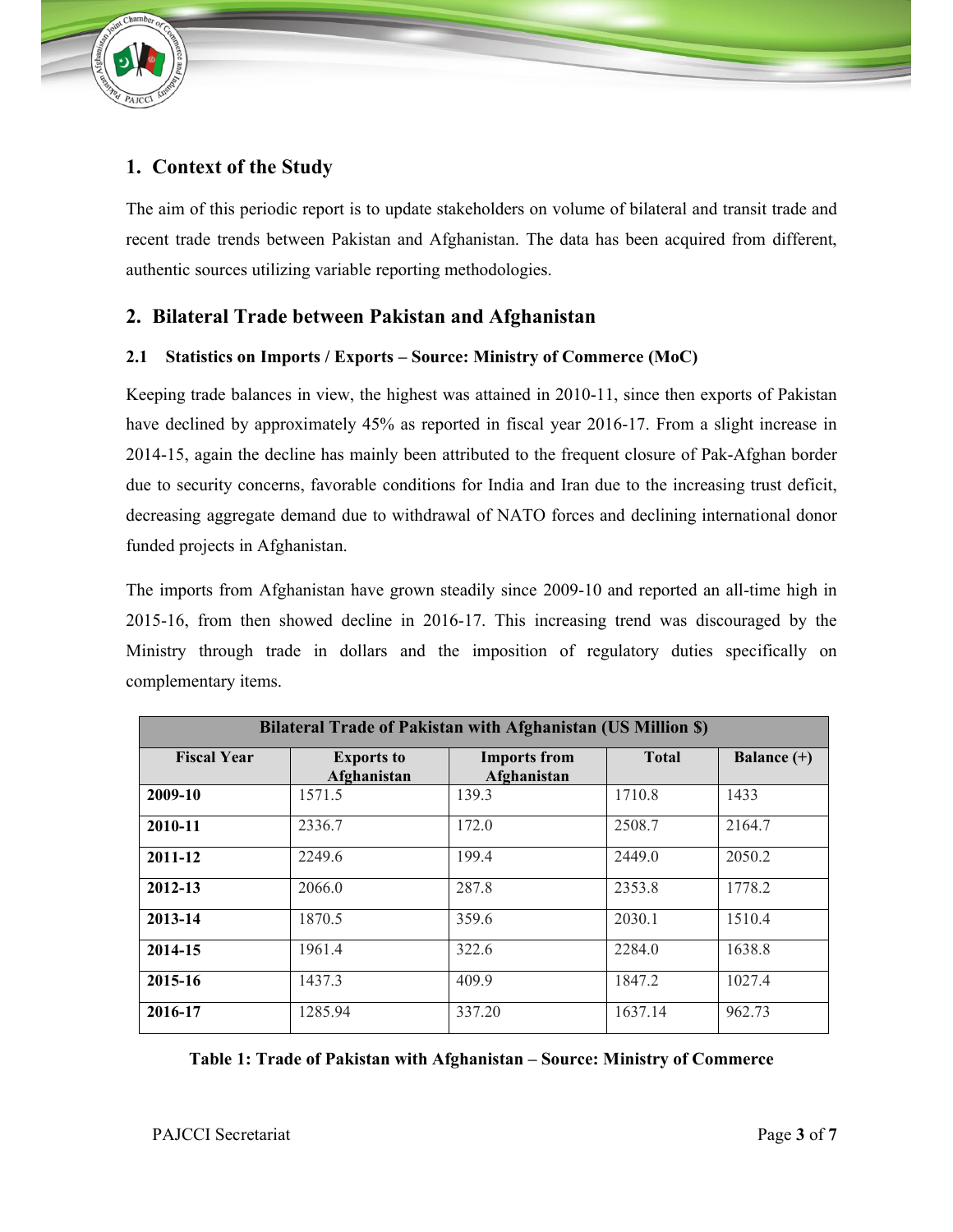

#### **2.2 Semi-annual comparison for the period July to December, 2016-17 & 2017-18 – Ministry of Commerce (MoC)**

In order to understand the trend of bilateral trade for the fiscal year 2017-18, a semi-annual comparison was made that showed an increasing trend both in exports and imports during the 6 month period. If the movement will persist in same ratio then overall effect would be better than last two fiscal years.

| Bilateral Trade of Pakistan with Afghanistan (US Million \$)                                                                  |        |        |         |        |  |  |
|-------------------------------------------------------------------------------------------------------------------------------|--------|--------|---------|--------|--|--|
| <b>Fiscal Year</b><br><b>Total</b><br><b>Imports from</b><br>Balance $(+)$<br><b>Exports to</b><br>Afghanistan<br>Afghanistan |        |        |         |        |  |  |
| 2016-17 (July-Dec)                                                                                                            | 654.70 | 227.84 | 882.54  | 426.86 |  |  |
| 2017-18 (July-Dec)                                                                                                            | 726.37 | 280.45 | 1006.82 | 445.91 |  |  |

#### **Table 2: Semi-Annual comparison of bilateral trade of Pakistan with Afghanistan– Source: Ministry of Commerce**

#### **3. Comparative Analysis: Trade of Afghanistan with Pakistan, India Iran**

The crucial issue is not only trade quantum between the most important partners, but also is the shift of the same to other neighbors that may get a competitive edge. The two most important comparisons being with India and Iran, given below, reflects the seriousness of the context.

|  |  | 3.1 Exports of Afghanistan to Pakistan, India and Iran |
|--|--|--------------------------------------------------------|
|--|--|--------------------------------------------------------|

| Value in US Million \$     | 2016-17 | 2015-16 | 2014-15 | 2013-14 |
|----------------------------|---------|---------|---------|---------|
| Exports to India           | 230     | 189     | 160     | 103     |
| <b>Exports to Pakistan</b> | 283     | 227     | 188     | 198     |
| Exports to Iran            | 19      | 29      |         | 43      |

**Table 3: Exports of Afghanistan to Pakistan, India & Iran – Source: Central Statistics Organization – Afghanistan & ITC / Trade Map**

#### **3.2 Imports of Afghanistan from Pakistan, India and Iran**

| Value in US Million \$ | 2016-17 | 2015-16 | 2014-15 | 2013-14 |
|------------------------|---------|---------|---------|---------|
| Imports from India     | 153     |         | 108     | 147     |
| Imports from Pakistan  | 1199    | 1346    | 1328    | 1742    |
| Imports from Iran      | 1265    | 1808    | 1506    | 1511    |

**Table 4: Imports of Afghanistan from Pakistan, India & Iran – Source: Central Statistics Organization – Afghanistan & ITC / Trade Map**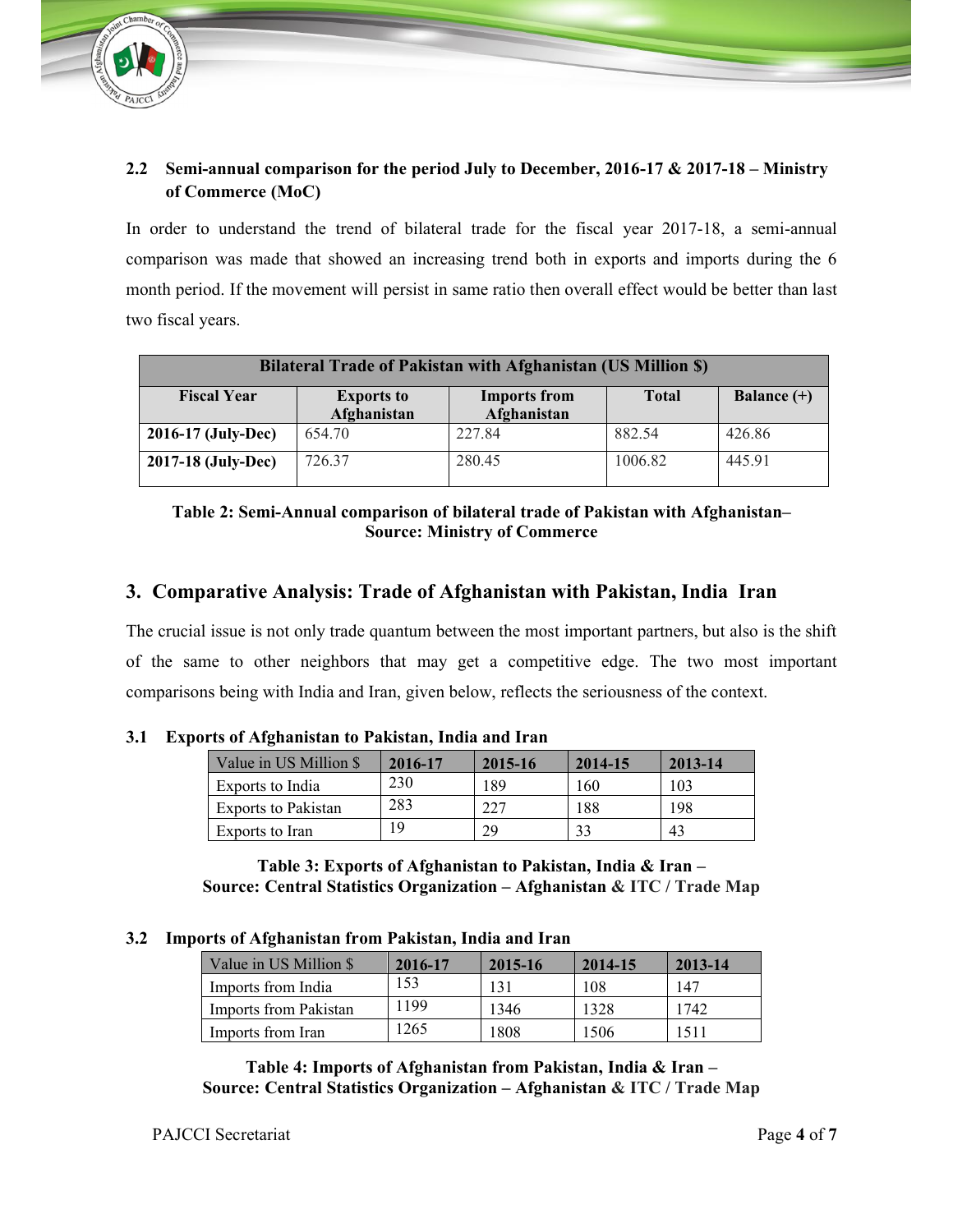

The above trade illustrates that Exports of Afghanistan have grown in totality, but more is attributed to Pakistan, however interestingly, it has been reduced to Iran significantly from 2013-14.

Whereas, Pakistan's and Iran's exports have declined, but the increase is witnessed in case of India, especially in the last fiscal year, mainly due to frequent border closures. Another thing to note is even though exports of Iran are more than Pakistan, but has significantly declined as compared to the last year (2015-16).

The China is also growing as a potential trade partner whereby its exports to China is showing tremendous growth since 2014.

#### **3.3 The reasons of declining Bilateral Trade between Pakistan and Afghanistan**

The core reasons attributed to declining bilateral trade as per stakeholders are:

- Political ambitions are not segregated from economic imperatives.
- Decrease in aggregate demand and purchasing power, as a result of the withdrawal of NATO Forces from Afghanistan and declining International donor funding for development projects
- Worsening law and order situation and security threats to Pakistani businessmen
- Frequent closure of the Pak-Afghan border that led to diversion of Afghan trade to Iran and India.
- Afghanistan has imposed high tariffs on major Pakistani export products like juices, cement, pharmaceuticals and PVC pipes.
- Regulatory duties on Afghanistan's exports to Pakistan.
- Comparatively high charges and low infrastructure support at port and border
- Promised waiver for demurrage and detention for last border closure still not extended that further increased trust deficit
- Favorable conditions for India and Iran due to trust deficit across the border and India's efforts of gaining confidence during Pak-Afghan border closures.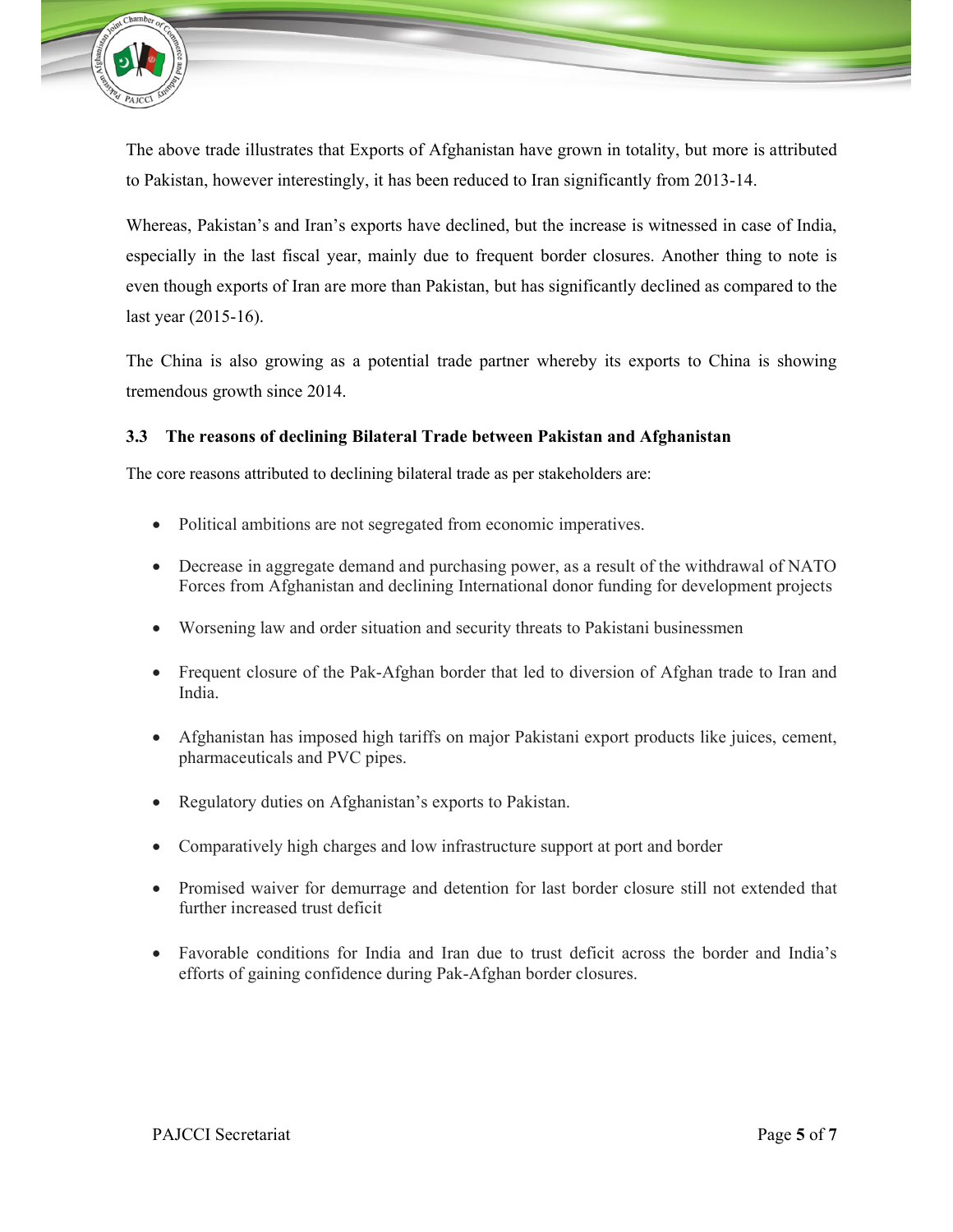

#### **4. Transit Trade between Pakistan and Afghanistan**

#### **4.1 Transit Statistics (Commercial & Non-Commercial) – Ministry of Commerce (MoC)**

Overall transit trade has improved since 2012-13 but shown decline in 2016-17 as compared to the previous fiscal year. Despite of decline and irregularity in non-commercial transit trade, the curve of commercial transit trade remained positive throughout the defined tenure, except the last year. The figures clearly show that the best year was FY 2015-16 for the transit trade in last 5 years and the decline in the subsequent year has mainly been attributed to frequent border closures in that fiscal year that led to the movement towards Iran. It is also reported by the Ministry of Commerce (MoC) that transit trade through Iran has been 2.9 billion US\$ which is 200 million US\$ more than Pakistan (2016-17).

| Transit Trade of Afghanistan through Pakistan (Values in US million \$) |                                |        |          |  |  |  |
|-------------------------------------------------------------------------|--------------------------------|--------|----------|--|--|--|
| <b>Fiscal Year</b>                                                      | Non Commercial *<br>Commercial |        |          |  |  |  |
| FY 2010-11                                                              |                                |        | 3,128.01 |  |  |  |
| FY 2011-12                                                              |                                |        | 1,702.27 |  |  |  |
| FY 2012-13                                                              | 1,327.4                        | 139.06 | 1,466.46 |  |  |  |
| FY 2013-14                                                              | 2,022.42                       | 161.73 | 2,184.15 |  |  |  |
| FY 2014-15                                                              | 2,918.1                        | 134.86 | 3,052.96 |  |  |  |
| FY 2015-16                                                              | 3,224.73                       | 235.31 | 3,460.04 |  |  |  |
| FY 2016-17                                                              | 2,752.89                       | 127.08 | 2,879.97 |  |  |  |
| July – Dec $2017-18$                                                    |                                |        | 1,467.02 |  |  |  |

**Table 5: Transit Trade of Afghanistan via Pakistan – Source: Ministry of Commerce**

#### **4.2 Estimated Authorized/Unauthorized payments / Truck (2018) – Ministry Of Commerce (MoC)**

- **Karachi- En route charges:** 20 ft container Rs. 78,712 40 ft container Rs. 109,882
- **Total to Torkham:** 20 ft container Rs. 296,634 40 ft container Rs. 341,374
- **Total to Chaman:** 20 ft container Rs. 262,224 40 ft container Rs. 297,082 Unauthorized charges : Rs. 25 to 35 thousand